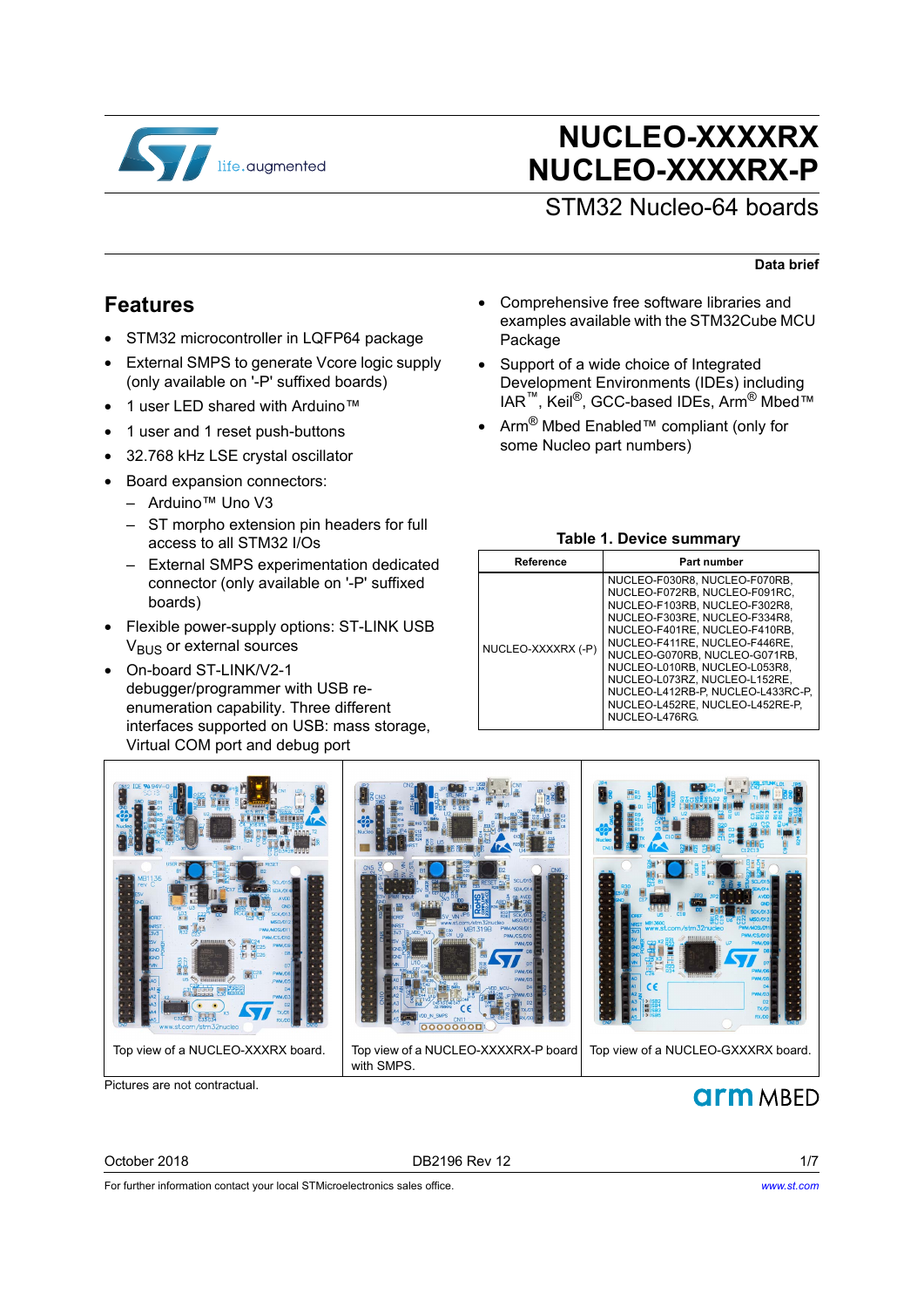## **Description**

The STM32 Nucleo-64 boards provide an affordable and flexible way for users to try out new concepts and build prototypes with the STM32 microcontrollers, choosing from various combinations of performance, power consumption and features. For the compatible boards, the SMPS significantly reduces power consumption in Run mode.

The Arduino™ Uno V3 connectivity support and the ST morpho headers allow the easy expansion of the functionality of the STM32 Nucleo open development platform with a wide choice of specialized shields.

The STM32 Nucleo-64 board does not require any separate probe as it integrates the ST-LINK/V2-1 debugger and programmer.

The STM32 Nucleo-64 board comes with the STM32 comprehensive software HAL library together with various packaged software examples, as well as direct access to the Arm<sup>®</sup> Mbed™ online resources at http://mbed.org.

## **System requirement**

- Windows<sup>®</sup> OS (7, 8 and 10), Linux<sup>®</sup> 64-bit or macOS<sup>®(a)</sup>
- USB Type-A to Mini-B cable or USB Type-A to Micro-B cable

## **Development toolchains**

- $Keil^{\circledR}$ : MDK-ARM $^{(b)}$
- IAR™: EWARM<sup>(b)</sup>
- GCC-based IDEs
- $Arm^{\circledR}$  Mbed<sup>™(c)</sup> online<sup>(d)</sup> (see http://mbed.org)



a. mac $OS^{\circledR}$  is a trademark of Apple Inc.\nregistered in the U.S. and other countries.

<span id="page-1-0"></span>b. On Windows<sup>®</sup> only.

c. Arm and Mbed are registered trademarks or trademarks of Arm Limited (or its subsidiaries) in the US and or elsewhere.

d. Refer to the https://www.mbed.com website and to *[Table 2: Ordering information](#page-2-0)*, to determine which Nucleo board order codes are supported.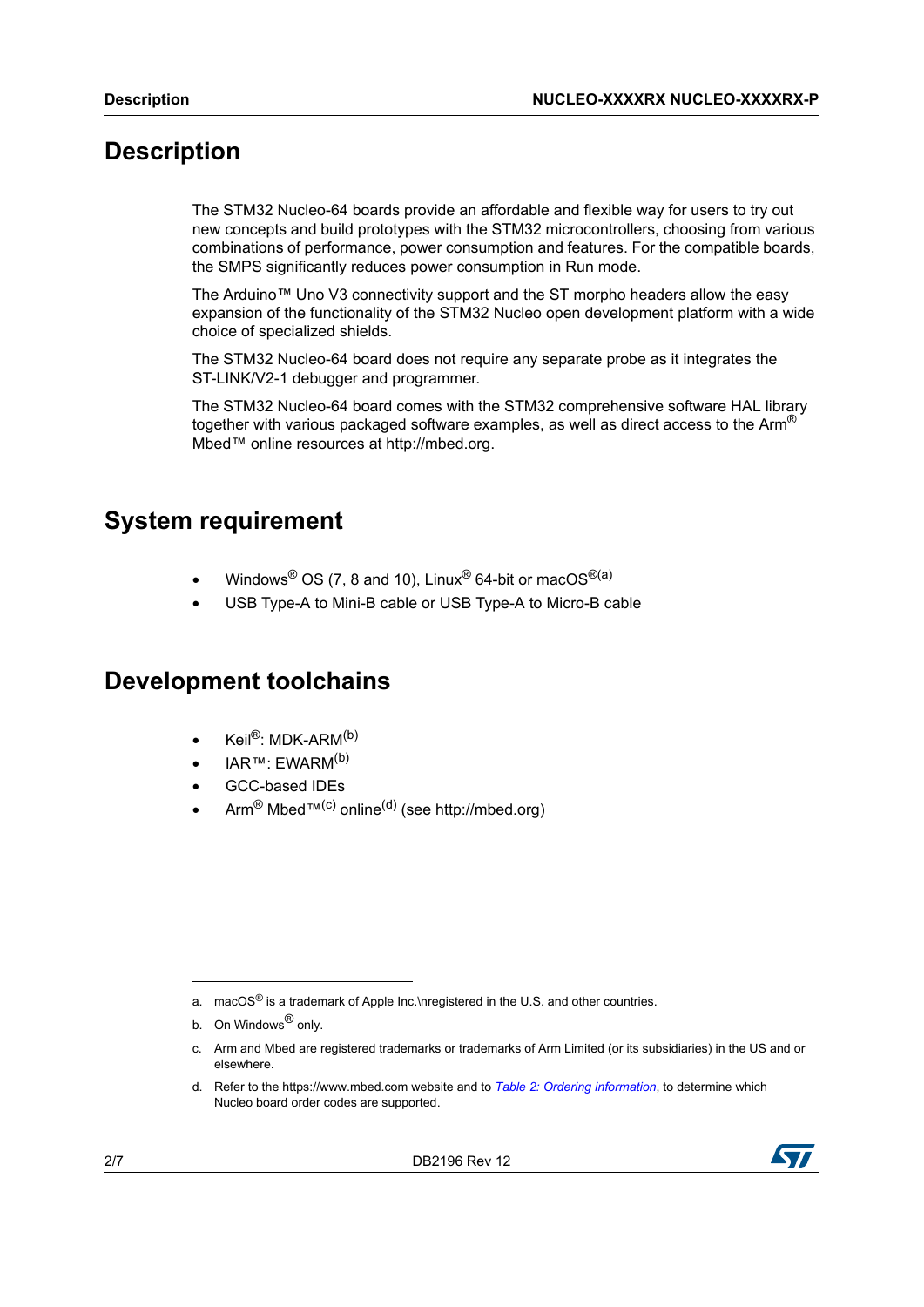## **Demonstration software**

The demonstration software, included in the STM32Cube MCU Package, is preloaded in the STM32 Flash memory for easy demonstration of the device peripherals in standalone mode. The latest versions of the demonstration source code and associated documentation can be downloaded from the www.st.com/stm32nucleo website.

## **Ordering information**

To order the STM32 Nucleo-64 board, refer to *[Table 2](#page-2-0)*.

<span id="page-2-0"></span>

| Order code                   | <b>Targeted STM32</b> |
|------------------------------|-----------------------|
| NUCLEO-F030R8 <sup>(1)</sup> | STM32F030R8T6         |
| NUCLEO-F070RB(1)             | STM32F070RBT6         |
| NUCLEO-F072RB(1)             | STM32F072RBT6         |
| NUCLEO-F091RC(1)             | STM32F091RCT6         |
| NUCLEO-F103RB(1)             | STM32F103RBT6         |
| NUCLEO-F302R8(1)             | STM32F302R8T6         |
| NUCLEO-F303RE <sup>(1)</sup> | STM32F303RET6         |
| NUCLEO-F334R8(1)             | STM32F334R8T6         |
| NUCLEO-F401RE(1)             | STM32F401RET6         |
| NUCLEO-F410RB <sup>(1)</sup> | STM32F410RBT6         |
| NUCLEO-F411RE <sup>(1)</sup> | STM32F411RET6         |
| NUCLEO-F446RE <sup>(1)</sup> | STM32F446RET6         |
| NUCLEO-G070RB                | STM32G070RBT6         |
| NUCLEO-G071RB                | STM32G071RBT6         |
| NUCLEO-L010RB                | STM32L010RBT6         |
| NUCLEO-L053R8(1)             | STM32L053R8T6         |
| NUCLEO-L073RZ(1)             | STM32L073RZT6         |
| NUCLEO-L152RE <sup>(1)</sup> | STM32L152RET6         |
| NUCLEO-L412RB-P              | STM32L412RBT6P        |
| NUCLEO-L433RC-P(1)           | STM32L433RCT6P        |
| NUCLEO-L452RE                | STM32L452RET6         |
| NUCLEO-L452RE-P              | STM32L452RET6P        |
| NUCLEO-L476RG(1)             | STM32L476RGT6         |

<span id="page-2-1"></span>1. Arm® Mbed Enabled™.

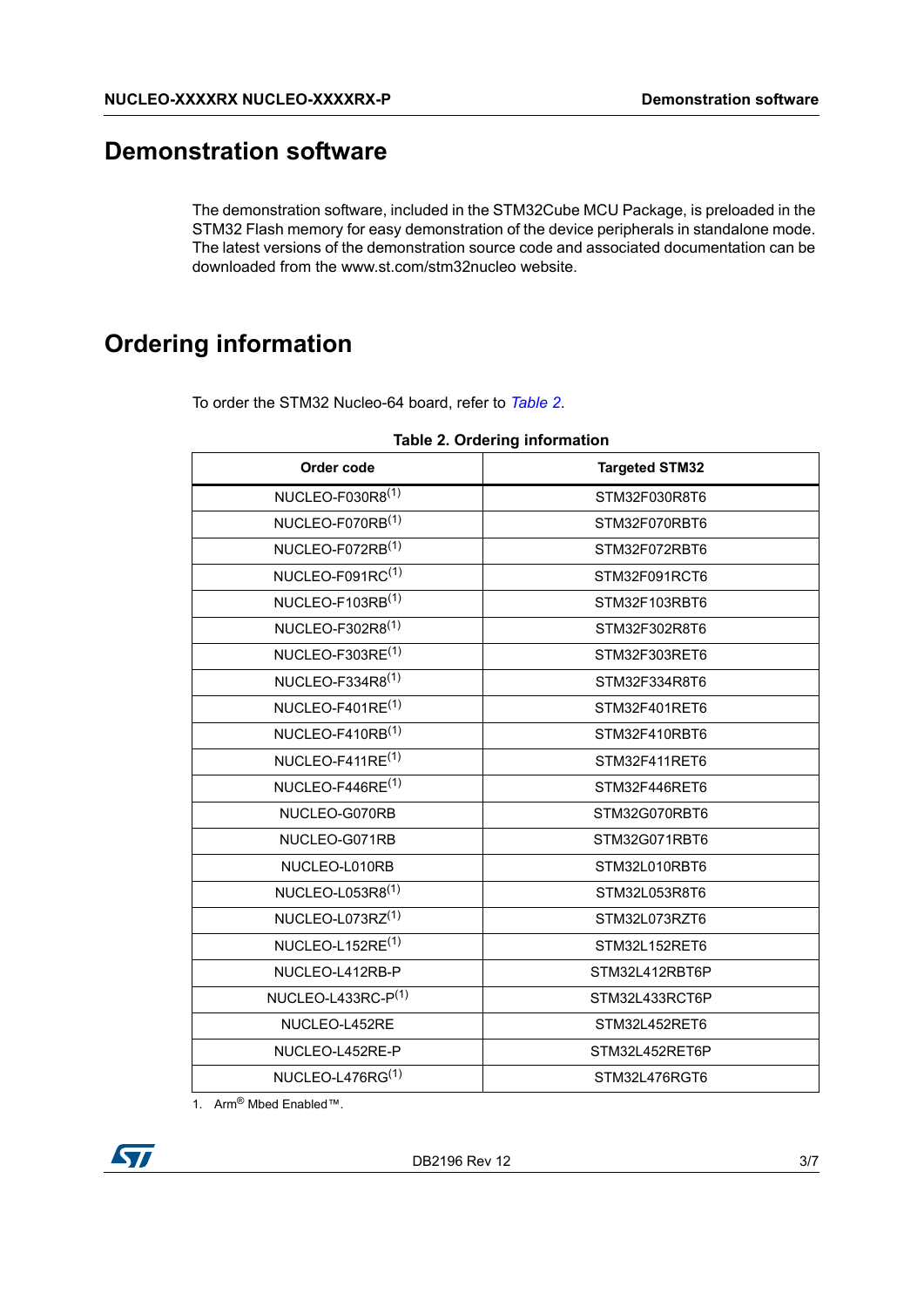The meaning of the codification is explained in *[Table 3](#page-3-0)*.

<span id="page-3-0"></span>

| NUCLEO-TXXXRY-P | <b>Description</b>                                                                                                                                         | <b>Example: NUCLEO-L452RE</b> |
|-----------------|------------------------------------------------------------------------------------------------------------------------------------------------------------|-------------------------------|
| <b>TXXX</b>     | STM32 product line                                                                                                                                         | STM32L452                     |
| R               | STM32 package pin count                                                                                                                                    | 64 pins                       |
| Υ               | STM32 Flash memory size:<br>- 8 for 64 Kbytes<br>- B for 128 Kbytes<br>- C for 256 Kbytes<br>$- E$ for 512 Kbytes<br>- G for 1 Mbyte<br>- Z for 192 Kbytes | 512 Kbytes                    |
| $P = SMPS$      | MCU has SMPS function                                                                                                                                      |                               |

The order code is printed on a sticker placed at the top or bottom side of the board.

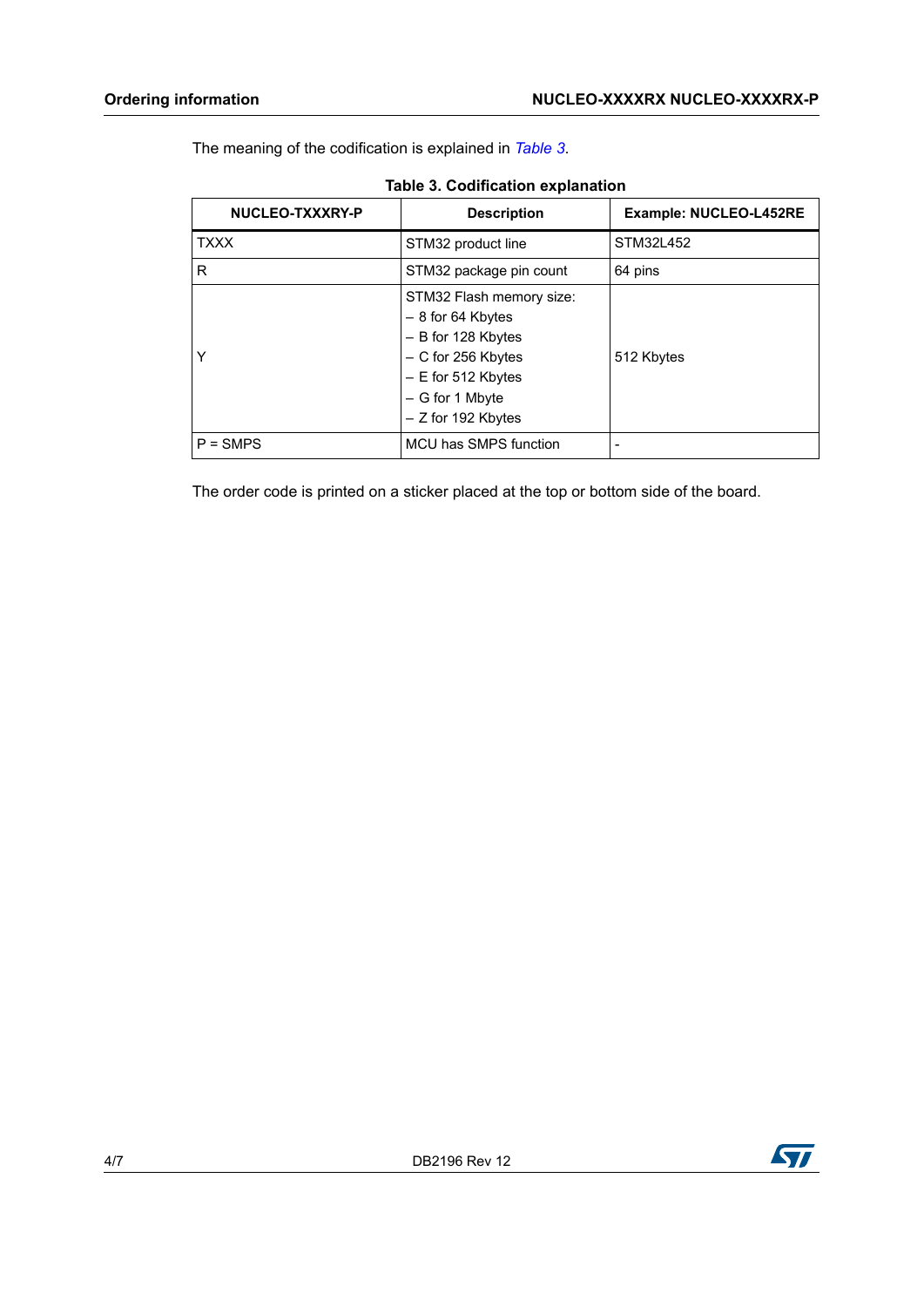# **Revision history**

| <b>Date</b> | <b>Revision</b> | <b>Changes</b>                                                                                                                                                                                                                                                                                                |
|-------------|-----------------|---------------------------------------------------------------------------------------------------------------------------------------------------------------------------------------------------------------------------------------------------------------------------------------------------------------|
| 10-Feb-2014 | 1               | Initial release.                                                                                                                                                                                                                                                                                              |
| 13-Feb-2014 | 2               | Added Table 1: Device summary and updated Table 2:<br><b>Ordering information.</b>                                                                                                                                                                                                                            |
| 11-Apr-2014 | 3               | Extended the applicability to NUCLEO-F302R8.<br>Updated Table 1: Device summary and Table 2:<br><b>Ordering information.</b>                                                                                                                                                                                  |
| 26-May-2014 | 4               | Extended the applicability to NUCLEO-L053R8,<br>NUCLEO-F072RB, NUCLEO-F334R8 and<br>NUCLEO-F411RE<br>Updated Table 1 and Table 2.                                                                                                                                                                             |
| 09-Sep-2014 | 5               | Extended the applicability to NUCLEO-F091RC and<br>NUCLEO-F303RE.<br>Updated Features.<br>Updated Table 1: Device summary and Table 2:<br><b>Ordering information.</b>                                                                                                                                        |
| 16-Dec-2014 | 6               | Extended the applicability to NUCLEO-F070RB,<br>NUCLEO-L073RZ and NUCLEO-L476RG.<br>Updated Table 1: Device summary and Table 2:<br><b>Ordering information.</b>                                                                                                                                              |
| 08-Jul-2015 | 7               | Extended the applicability to NUCLEO-F410RB,<br>NUCLEO-F446RE.<br>Updated Table 1: Device summary and Table 2:<br><b>Ordering information.</b>                                                                                                                                                                |
| 29-Nov-2016 | 8               | Extended the applicability to NUCLEO-L452RE.<br>Updated Table 1: Device summary and Table 2:<br><b>Ordering information.</b><br>Added Table 3: Codification explanation.                                                                                                                                      |
| 16-Nov-2017 | 9               | Extended document scope to the NUCLEO-L452RE-P<br>and NUCLEO-L433RC-P boards:<br>– Updated <i>Features</i><br>- Updated Table 1: Device summary, Table 2: Ordering<br>information and Table 3: Codification explanation<br>- Updated System requirement, Development<br>toolchains and Demonstration software |
| 15-Dec-2017 | 10              | Updated Features, Description and System<br>requirement.<br>Extended document scope to the NUCLEO-L010RB<br>board: updated Table 1: Device summary and Table 2:<br>Ordering information.                                                                                                                      |

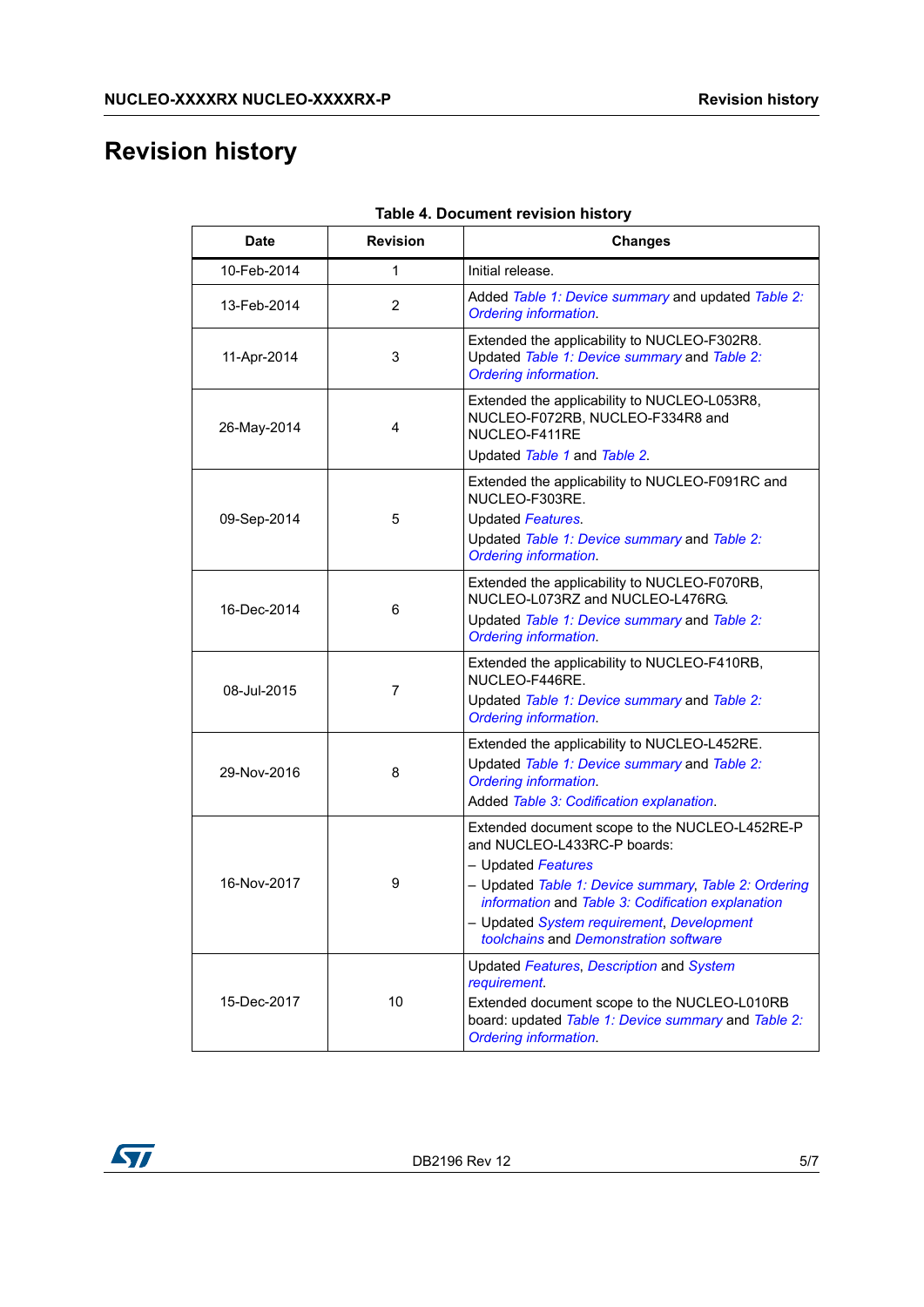| Date        | <b>Revision</b> | <b>Changes</b>                                                                                                                       |
|-------------|-----------------|--------------------------------------------------------------------------------------------------------------------------------------|
| 24-Aug-2018 | 11              | Extended document scope to the NUCLEO-L412RB-P<br>board: updated Table 1: Device summary and Table 2:<br><b>Ordering information</b> |
| 22-Oct-2018 | 12              | Extended document scope to the NUCLEO-G070RB<br>and NUCLEO-G071RB boards:                                                            |
|             |                 | - updated Table 1: Device summary and Table 2:<br><b>Ordering information</b><br>- added NUCLEO-GXXXRX top view on the cover page    |

#### **Table 4. Document revision history (continued)**